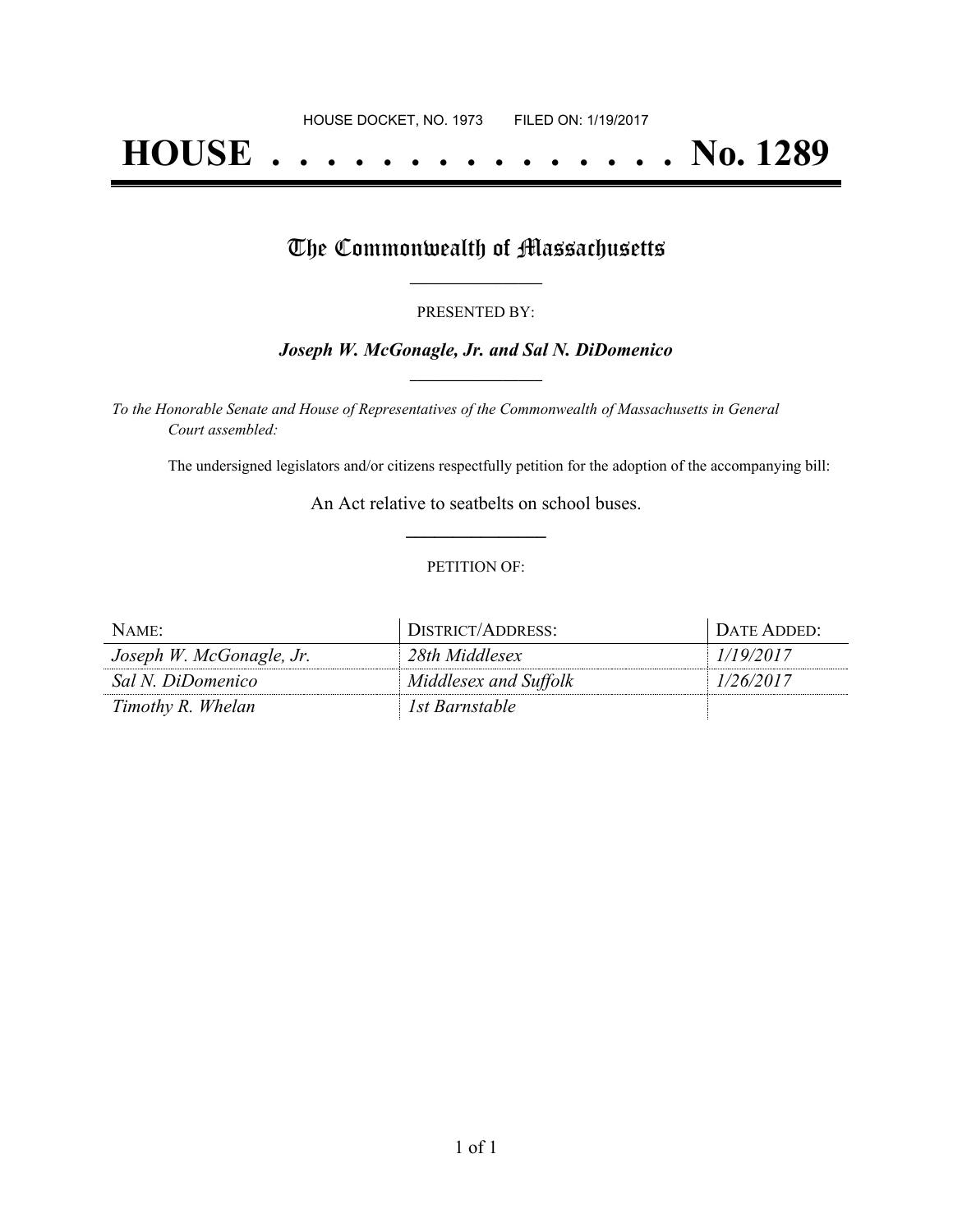#### HOUSE DOCKET, NO. 1973 FILED ON: 1/19/2017

## **HOUSE . . . . . . . . . . . . . . . No. 1289**

By Representative McGonagle of Everett and Senator DiDomenico, a joint petition (accompanied by bill, House, No. 1289) of Joseph W. McGonagle, Jr., Sal N. DiDomenico and Timothy R. Whelan relative to requirements for seatbelts on school buses. Public Safety and Homeland Security.

### The Commonwealth of Massachusetts

**In the One Hundred and Ninetieth General Court (2017-2018) \_\_\_\_\_\_\_\_\_\_\_\_\_\_\_**

**\_\_\_\_\_\_\_\_\_\_\_\_\_\_\_**

An Act relative to seatbelts on school buses.

Be it enacted by the Senate and House of Representatives in General Court assembled, and by the authority *of the same, as follows:*

| 1              | SECTION 1. Section 7B of chapter 90 of the general laws, as appearing in the 2012                 |
|----------------|---------------------------------------------------------------------------------------------------|
| 2              | official edition, is hereby amended by adding after the word "year" in line 129, the following:-- |
| 3              | (19) Every school bus transporting students to or from a public, vocational, private or parochial |
| $\overline{4}$ | school shall be equipped with a seatbelt for each permanent seating accommodation designed        |
| 5              | and installed in compliance with United States motor vehicle D.O.T. safety standards.             |
|                |                                                                                                   |
| 6              | A city or town may enact a local ordinance or bylaw requiring that school buses                   |
| 7              | operating within the municipality must be equipped with seatbelts at an earlier implementation    |
| 8              | date.                                                                                             |
|                |                                                                                                   |
| 9              | SECTION 2. No claim for damages shall arise from the failure of a school bus operator,            |
| 10             | a school, school district or municipality to ensure that a passenger of a school bus was wearing  |
| 11             | the restraint system prescribed by Sections 7B of Chapter 90 of the general laws.                 |